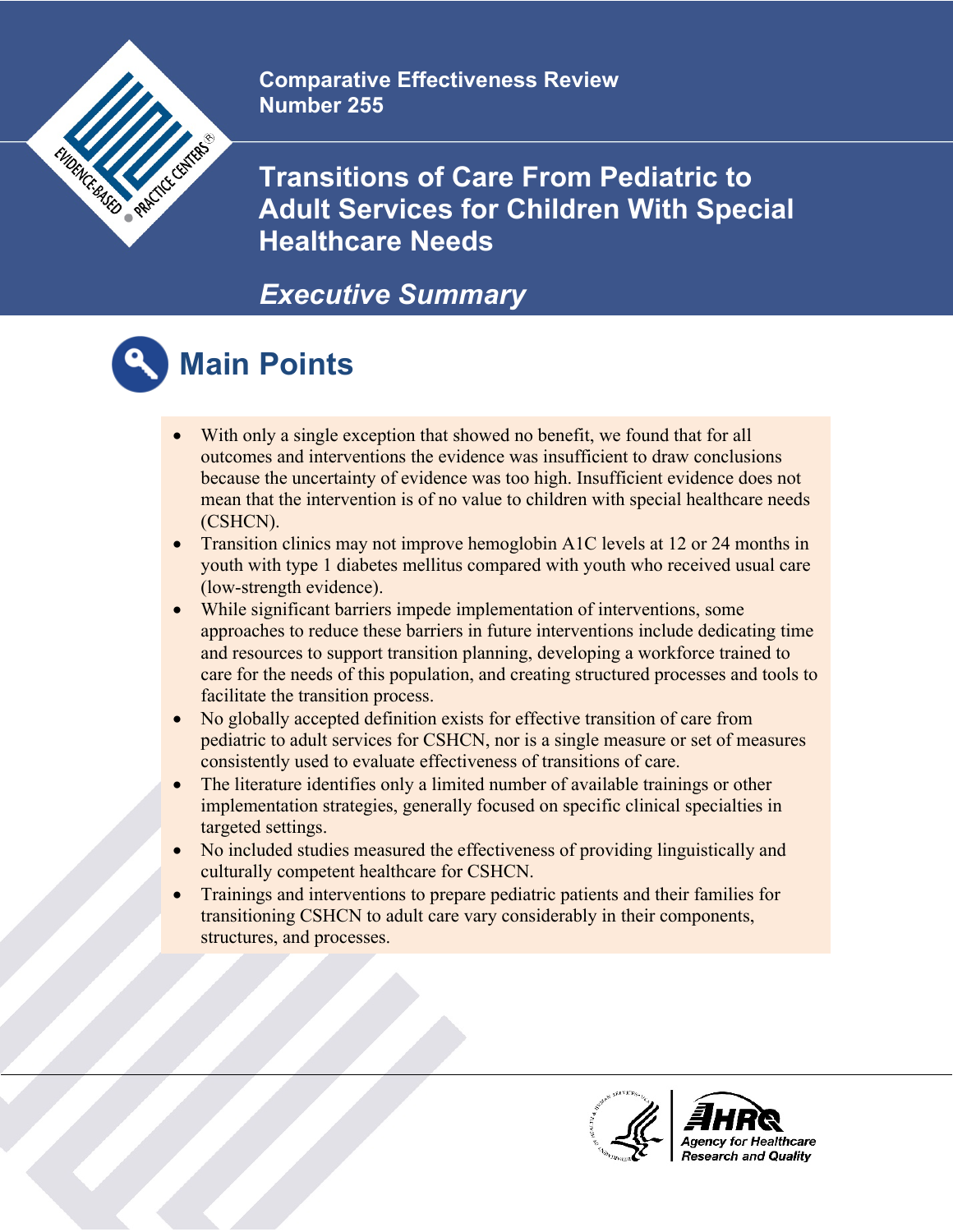## **Background and Purpose**

In the United States, nearly 20 percent of children under age 18 have special healthcare needs, $<sup>1</sup>$  defined as having or being at increased risk for chronic physical,</sup> developmental, behavioral, or emotional conditions—and this population is growing.<sup>2</sup> Often, these children will require lifelong health-related services. Between 2011 and 2017, approximately 4.5 million CSHCN ages 12–18 transitioned from pediatric to adult healthcare providers.<sup>3</sup> Such transitions are often difficult and can lead to gaps in care, adverse health outcomes, and frustration for patients and families.<sup>3-5</sup>

This review sought to evaluate the effectiveness and harms of (1) healthcare interventions targeted toward CSHCN and their families/caregivers, (2) strategies to implement interventions for healthcare transitions including provider-related training, and (3) tools to facilitate communication between pediatric and adult providers. Further, this review discusses definitions and measures for effective healthcare transition for CSHCN, training and implementation strategies available to prepare pediatric patients, families, and healthcare providers for transitioning to adult medical care (including culturally competent approaches), and strategies to increase the availability of adult care providers in the transition process. The target audience for this review includes not only CSHCN, their families, caregivers, and providers, but also policymakers, all of whom rely upon current evidence for interventions to support healthcare transitions for CSHCN. The National Cancer Institute will use our findings to help develop its own independent recommendations regarding future research and funding.



The methods for this systematic review follow the Agency for Healthcare Research and Quality Methods Guide for Effectiveness and Comparative Effectiveness Reviews. See the review protocol (https://effectivehealthcare.ahrq.gov/products/transitions-carepediatric-adult/protocol) and the full report of the review for additional details. We searched Ovid MEDLINE®, Ovid Embase®, the Cochrane Central trials (CENTRAL) registry, and CINAHL<sup>®</sup> to identify randomized controlled trials and quasi-experimental designs published and indexed in bibliographic databases through September 2021.

# **Results**

We identified 9,549 unique references of which 440 represented empirical research using quantitative or qualitative method; of these, we categorized 154 as describing or examining a care transition intervention with enough detail to be potentially eligible for inclusion in any of the Key Questions. Of the 154 potentially eligible studies, which comprised 16 major disease categories, 96 met comparator criteria to undergo risk of bias assessment; however, only nine were assessed as low or medium risk of bias and included in our analytic set. We did not combine data quantitatively due to variability of interventions, comparison groups, outcomes measured, and study timing.

 $\overline{a}$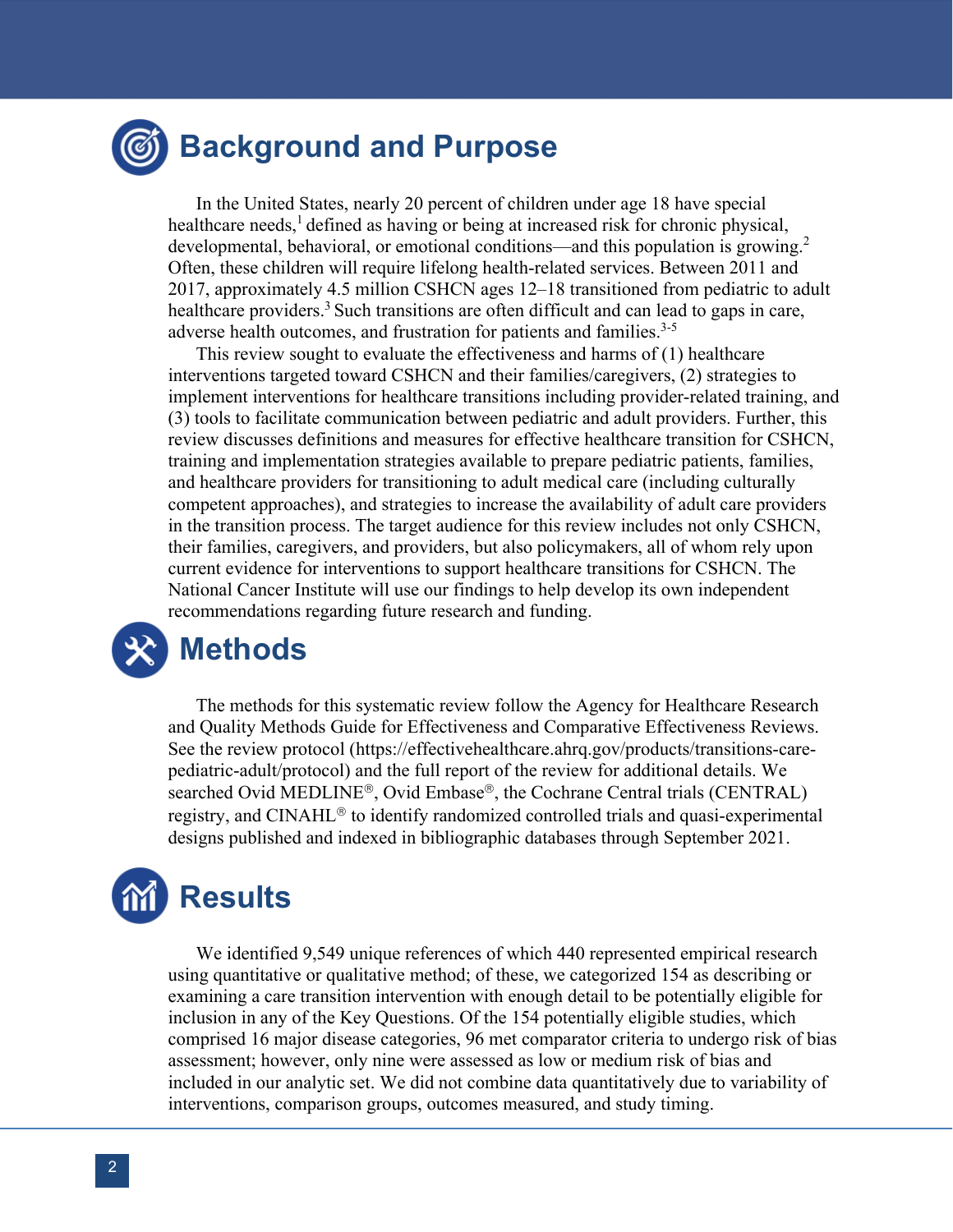Populations in the studies included those diagnosed with conditions common among CSHCN such as diabetes mellitus, cystic fibrosis, congenital heart disease, inflammatory heart disease, juvenile idiopathic arthritis, cancer, and others. Interventions were implemented across the age range eligible for transition, with some studies conducted in early adolescence (e.g.,  $14-15$ ) and others in young adult populations (e.g.,  $19-23$ ). Care interventions ranged widely, from transition programs and clinics to educational workbooks and care coordinators. Intervention approaches varied both within and across disease conditions. Transition outcomes from these studies included measures ranging from transition readiness to ongoing care. Studies also used a diverse set of outcome measures to evaluate intervention effects. Most interventions were conducted within specialty settings, transition clinics, and integrated health systems, with a notable lack of studies in primary care settings.

Low-strength evidence showed transition clinics may not improve hemoglobin A1C levels at 12 or 24 months in youth with type 1 diabetes mellitus compared with usual care.<sup>6,7</sup> For all other interventions and outcomes, we found the evidence insufficient to draw conclusions. Insufficient evidence does not mean that the intervention is of no value to CSHCN. Rather, it means that, due to the uncertainty of the evidence, we cannot draw meaningful conclusions at this time.

Significant barriers impede the implementation of interventions, tools, and trainings for transitioning CSHCN from pediatric to adult services. Examples of barriers include challenges with the adaptability of interventions, complex social challenges for patients (e.g., insurance, employment), lack of dedicated resources to support transitions, lack of care team training, and lack of a structured transition processes. The interventions and trainings identified by this literature set vary considerably in their components, structure, and processes. Additionally, no globally accepted definition exists for effective care transitions for CSHCN; instead, current definitions encompass a broad range of clinical and patient-centered factors. Similarly, no single measure or set of measures is used in this body of research. Even within a single domain, such as transition readiness or quality of life, multiple measures are used. Further, the literature has identified only a limited number of available trainings and other implementation strategies, generally focused on specific clinical specialties in targeted settings, and none of the included studies measured the effectiveness of providing linguistically and culturally competent healthcare care for CSHCN who are transitioning from pediatric to adult services. CSHCN, their caregivers, providers, and other stakeholders may initially draw from evidence and best practices outside of this population by using a few systematic reviews and organizational trainings that inform culturally and linguistically competent healthcare in general populations and settings, but these are not specific to CSHCN.



We applied a broad definition of care interventions, implementation strategies, and trainings in order to enlarge the scope of studies and thus better understand the range of interventions used in this population. However, we did not include care interventions for transitioning CSHCN to non-healthcare adult services. Educational and vocational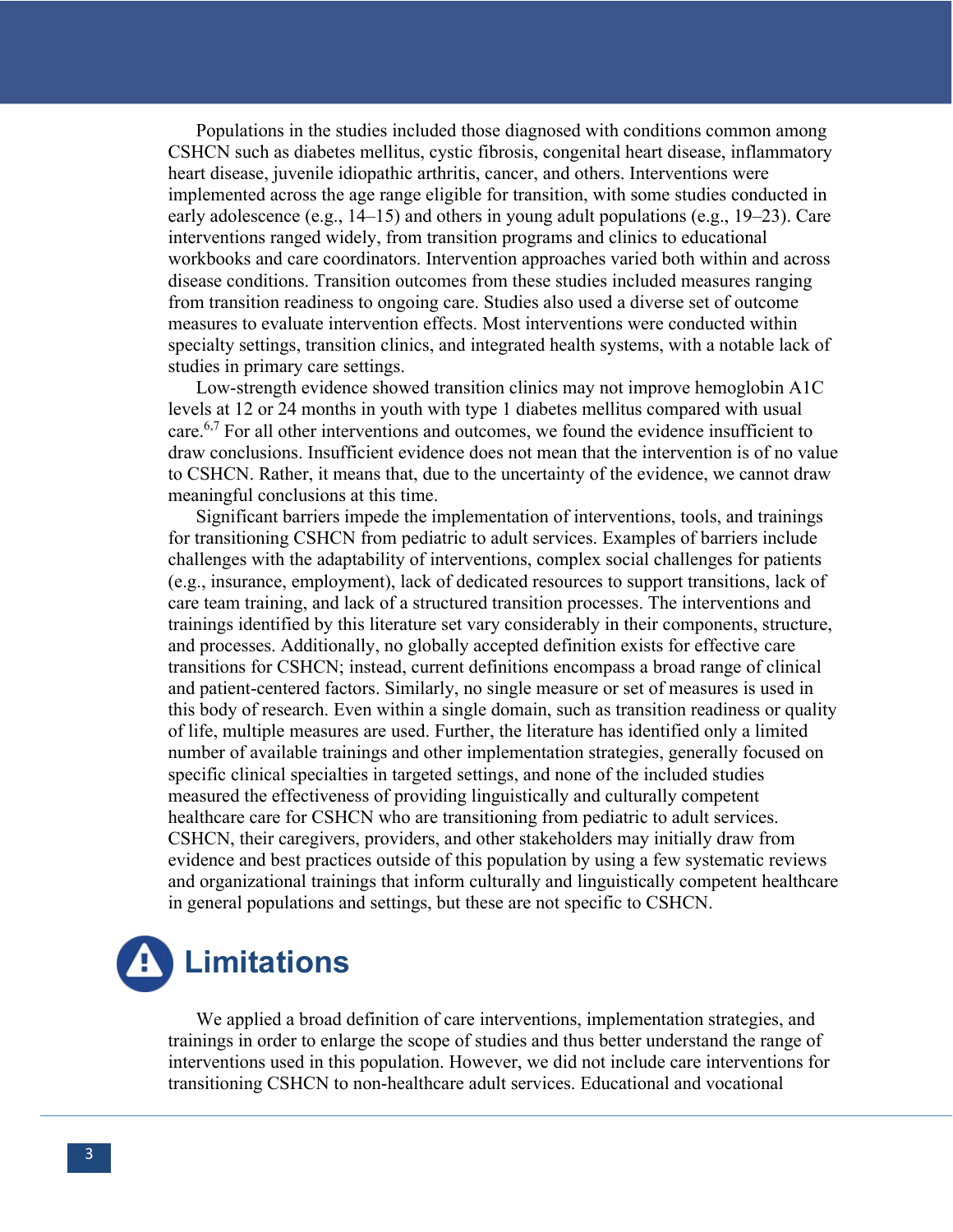interventions may contribute meaningfully to successful transitions for CSHCN, but were beyond the scope of our review.

## **Implications and Conclusions**

Despite identifying a diverse range of intervention components and implementation strategies, our review was unable to provide a synthesized robust evidence base for which interventions work for effectively transitioning CSHCN from pediatric to adult medical care. The lack of sufficient evidence provides no clear answers for CSHCN, their families, caregivers and providers, or for funders and policymakers. Healthcare transitions are complex and multi-dimensional; however, stakeholders rely on institutional policies and professional organization position statements to determine whether to disseminate or implement specific interventions in their populations or care settings as the field continues to emerge.<sup>8</sup>

Many aspects of interventions for CSHCN need more thorough evaluation. Importantly, we found that study designs used in this literature lacked the necessary rigor to provide a solid evidence base. Future research for this population is crucial to generate quality evidence—not only to understand the most effective interventions, but also to understand how these interventions support adaptability across diverse disease conditions and sub-populations (e.g., race/ethnicity, sex/sexual orientation, socioeconomic status, and care setting).



- 1. HRSA Maternal and Child Health. Children and Youth with Special Health Care Needs. [https://mchb.hrsa.gov/maternal-child-health](https://mchb.hrsa.gov/maternal-child-health-topics/children-and-youth-special-health-needs#ref1)[topics/children-and-youth-special-health](https://mchb.hrsa.gov/maternal-child-health-topics/children-and-youth-special-health-needs#ref1)[needs#ref1.](https://mchb.hrsa.gov/maternal-child-health-topics/children-and-youth-special-health-needs#ref1) Accessed on April 30, 2021.
- 2. McPherson M, Arango P, Fox H, et al. A new definition of children with special health care needs. Pediatrics. 1998 Jul;102(1 Pt 1):137-40. doi: 10.1542/peds.102.1.137. PMID: 9714637.
- 3. McManus MA, Pollack LR, Cooley WC, et al. Current status of transition preparation among youth with special needs in the United States. Pediatrics. 2013 Jun;131(6):1090-7. doi: 10.1542/peds.2012-3050. PMID: 23669518.
- 4. Sadak KT, Dinofia A, Reaman G. Patientperceived facilitators in the transition of care for young adult survivors of childhood cancer. Pediatric Blood and Cancer. 2013;60(8):1365-8. doi: 10.1002/pbc.24494. PMID: 369155822.
- 5. Bloom SR, Kuhlthau K, Van Cleave J, et al. Health care transition for youth with special health care needs. J Adolesc Health. 2012 Sep;51(3):213-9. doi: 10.1016/j.jadohealth.2012.01.007. PMID: 22921130.
- 6. Spaic T, Robinson T, Goldbloom E, et al. Closing the gap: Results of the multicenter Canadian randomized controlled trial of structured transition in young adults with type 1 diabetes. Diabetes Care. 2019;42(6):1018-26. doi: 10.2337/dc18- 2187. PMID: 2002045490.
- 7. White M, O'Connell MA, Cameron FJ. Clinic attendance and disengagement of young adults with type 1 diabetes after transition of care from paediatric to adult services (TrACeD): a randomised, open-label, controlled trial. The Lancet Child & Adolescent Health. 2017. doi: 10.1016/s2352-4642(17)30089-5. PMID: 30169183.

 $\overline{a}$